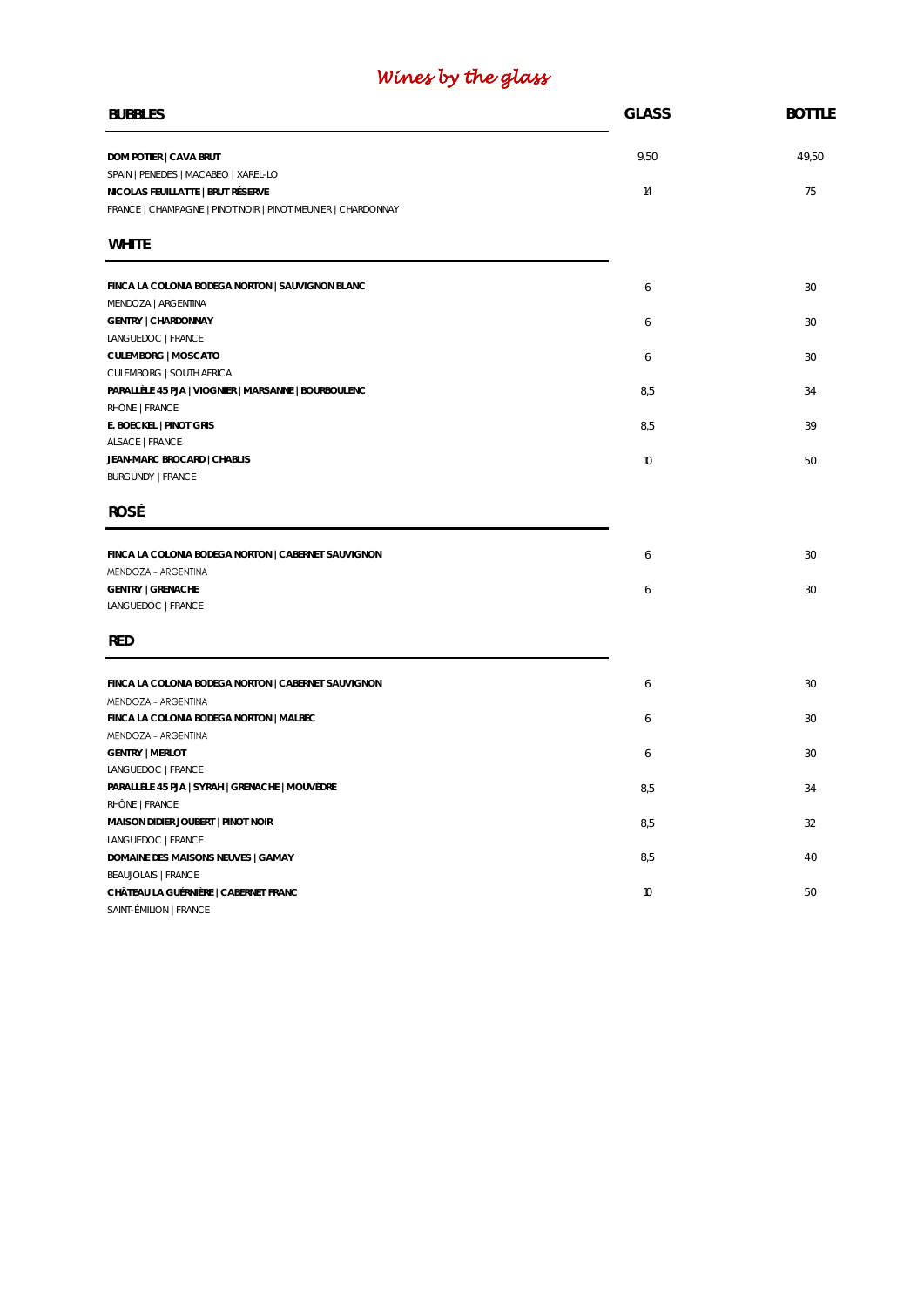# *Champagne & other bubbles*

| 1/2 BOTTLE | <b>BOTTLE</b> |
|------------|---------------|
|            | 75            |
|            | 210           |
|            |               |
| 50         | 80            |
|            | 99<br>275     |
|            |               |
|            | 95            |
|            | 85            |
|            | 149           |
|            | 210           |
|            | 415           |
| 75         | 120           |
|            | 110           |
|            | 350           |
|            | 100           |
|            |               |
|            |               |
|            | 49,5          |
|            |               |
|            |               |
|            | 55            |
|            |               |
|            |               |
|            |               |
|            | 30            |
|            | 40            |
|            | 65            |
|            | 65<br>40      |
|            |               |
|            |               |
|            | 40            |
|            | 60            |

SCALABRONE ANTINORI, GUADO AL TASSO TUSCANY | ITALY 2017 **55**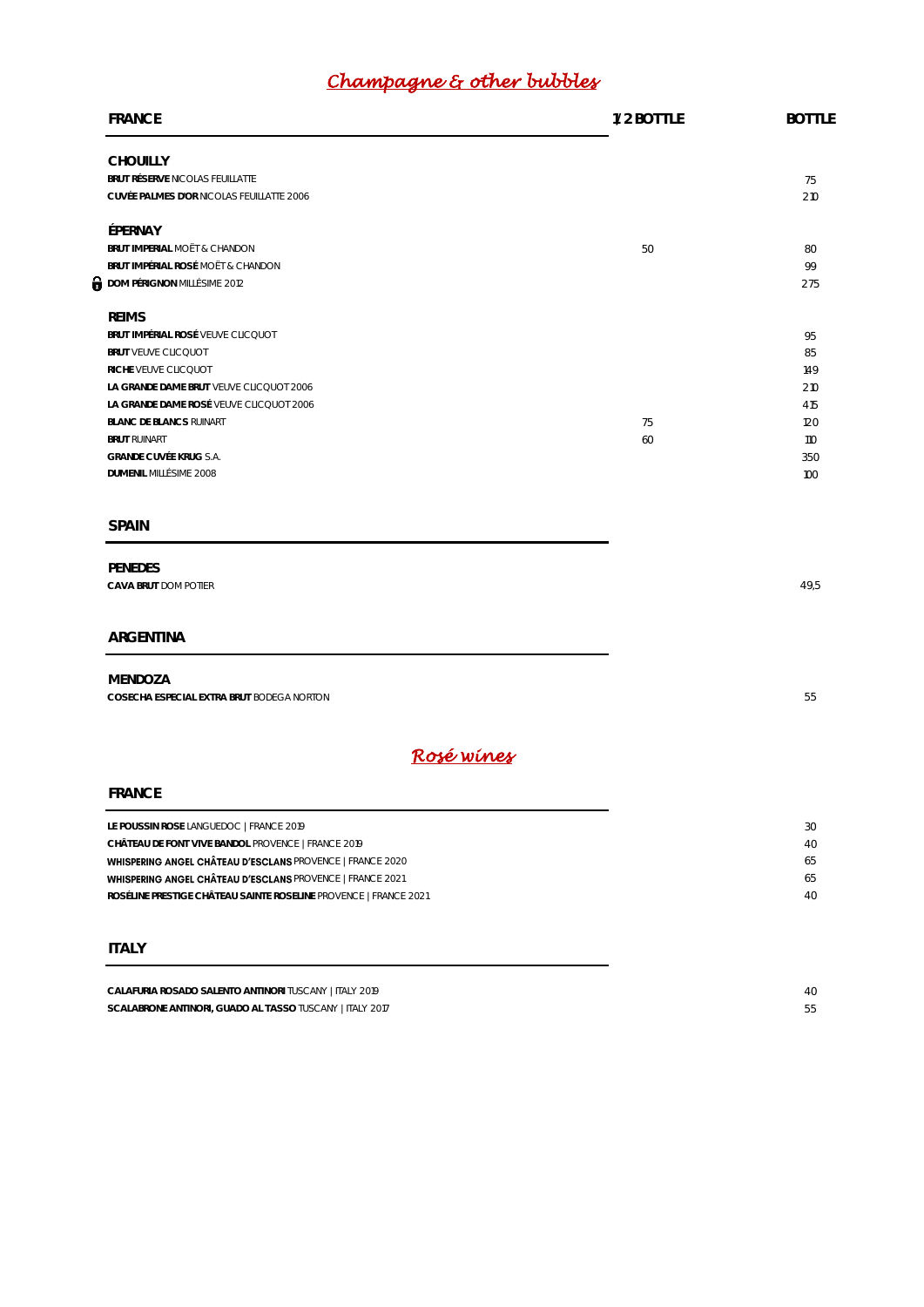# *Different sizes*

|             | RED 0,375 LITER                                                                                                                                                                                             | <b>BOTTLE</b>             |  |
|-------------|-------------------------------------------------------------------------------------------------------------------------------------------------------------------------------------------------------------|---------------------------|--|
|             | PÈPPOLI CHIANTI CLASSICO TUSCANY   ITALY 2017<br>CHATEAU MUSAR GHAZIR BEKAA VALLEY   LIBANON 2014                                                                                                           | 30<br>60                  |  |
|             | WHITE 0,375 LITER                                                                                                                                                                                           |                           |  |
|             | FRANCIS COPPOLA DIAMOND COLLECTION CHARDONNAY MONTEREY COUNTY   USA 2017<br>HENRI BOURGEOIS SANCERRE BLANC LOIRE   FRANCE 2018                                                                              | 30<br>35                  |  |
|             | WHITE 1,5 LITER (MAGNUM)                                                                                                                                                                                    |                           |  |
|             | CONDRIEU LA PETIT CÔTE RHÔNE   FRANCE 2017<br>SAN GIOVANNI DELLA SALA ÜMBRIA   ITALY 2018                                                                                                                   | 210<br>90                 |  |
|             | ROSÉ 1,5 LITER (MAGNUM)                                                                                                                                                                                     |                           |  |
|             | <b>WHISPERING ANGEL CHÂTEAU D'ESCLANS PROVENCE   FRANCE 2020</b>                                                                                                                                            | 125                       |  |
|             | RED 1,5 LITER (MAGNUM)                                                                                                                                                                                      |                           |  |
| θ<br>Õ<br>0 | QUINTA DO VESUVIO DOURO   PORTUGAL 2019<br>TIGNANELLO TUSCANY   ITALY 2017<br>PROMONTORY NAPA VALLEY   USA 2008<br>ORNELLAIA BOLGHERI DOC SUPERIORE TUSCANY   ITALY 2017                                    | 235<br>550<br>6115<br>900 |  |
| Ô<br>θ      | HERMITAGE LA CHAPELLE PAUL JABOULET AÎNÉ RHÔNE   FRANCE 2011<br>GEVREY-CHAMBERTIN DOMAINE ANTONIN GUYON "LA JUSTICE" BURGUNDY   FRANCE 2018<br>PIAN DELLE VIGNE BRUNELLO DI MONTALCINO TUSCANY   ITALY 2013 | 600<br>350<br>285         |  |
|             | RED 3,0 LITER (DOUBLE MAGNUM)                                                                                                                                                                               |                           |  |
| 0<br>θ<br>0 | <b>STAG'S LEAP WINE CELLARS</b> CASK NAPA VALLEY   USA 2010<br><b>STAG'S LEAP WINE CELLARS</b> CASK NAPA VALLEY   USA 2012<br>TIGNANELLO IGT ANTINORI TUSCANY   ITALY 2014                                  | 1250<br>1500<br>955       |  |
|             | RED 5,0 LITER                                                                                                                                                                                               |                           |  |
| θ           | PIAN DELLE VIGNE BRUNELLO DI MONTALCINO TUSCANY   ITALY 2013                                                                                                                                                | 1175                      |  |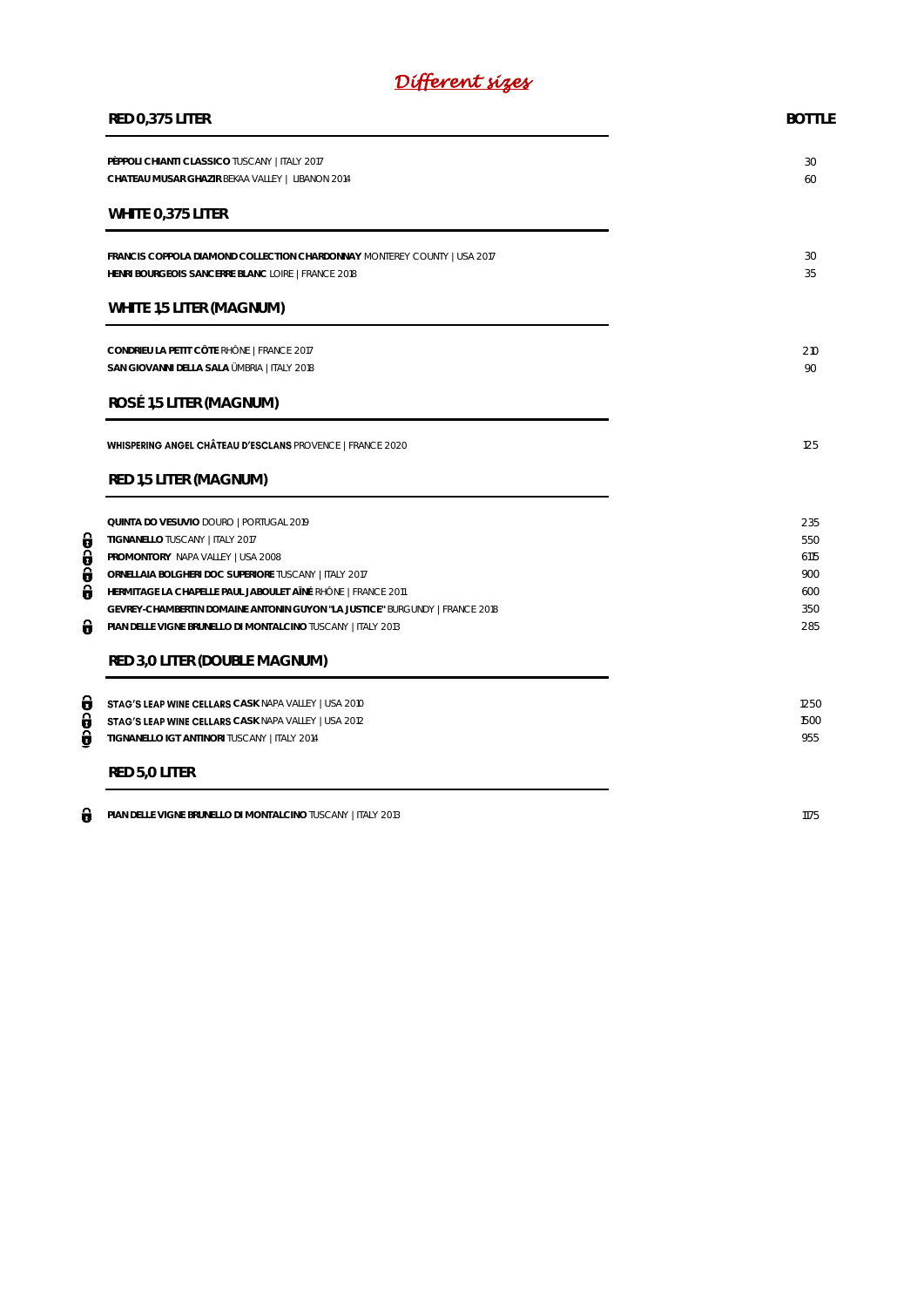# *White wines*

|   | <b>FRANCE</b>                                                                                 | <b>BOTTLE</b> |
|---|-----------------------------------------------------------------------------------------------|---------------|
|   | <b>LOIRE</b>                                                                                  |               |
|   | "BARON DE L" POUILLY FUMÉ   DE LADOUCETTE 2017                                                | 240           |
|   | "LES DEUX CAILLOUX" POUILLY- FUMÉ   FOURNIER 2020                                             | 70            |
|   | <b>ALSACE</b>                                                                                 |               |
|   | RIESLING LIEU-DIT HARTH TRADITION BERNARD ET ROBERT SCHOFFIT 2018                             | 40            |
|   | PINOT BLANC E. BOECKEL 2020                                                                   | 39            |
|   | PINOT GRIS E. BOECKEL 2020                                                                    | 39            |
|   | GEWURZTRAMINER RÉSERVE E. BOECKEL 2018                                                        | 45            |
|   | RIESLING RÉSERVE E. BOECKEL 2019                                                              | 35            |
|   | <b>BURGUNDY</b>                                                                               |               |
|   | BOURGOGNE CHARDONNAY 'LES SÉTILLES' OLIVIER LEFLAIVE 2019                                     | 55            |
|   | CHABLIS JEAN-MARC BROCARD 2020                                                                | 50            |
|   | MERCUREY BLANC DOMAINE FAIVELEY 2020                                                          | 65            |
|   | MERCUREY CLOS ROCHETTE "MONOPOLE" DOMAINE FAIVELEY 2020                                       | 70<br>130     |
|   | BEAUNE 1ER CRU "CLOS DES CHAMPS PIMONT" DOMAINE RAPET 2018<br>MEURSAULT OLIVIER LEFLAIVE 2017 | 150           |
|   |                                                                                               | 180           |
|   | PULIGNY-MONTRACHET "LES CORVÉES" DOMAINE BERNARD MILLOT 2018                                  |               |
| θ | PULIGNY-MONTRACHET CHEVALIER-MONTRACHET GRAND CRU DOMAINE LEFLAIVE 2019                       | 1450          |
|   | CHASSAGNE-MONTRACHET VINCENT & SOPHIE MOREY 2018                                              | 155           |
|   | CHASSAGNE-MONTRACHET 1ER CRU EN VIRONDOT MARC MOREY 2020                                      | 185           |
|   | CHASSAGNE-MONTRACHET MARC MOREY 2020                                                          | 135           |
|   | LA CRÉE' RULLY PASCAL CLEMENT 2020                                                            | 75            |
|   | MONTAGNY 1ER CRU OLIVIER LEFLAIVE 2019                                                        | 85            |
|   | MONTAGNY BLANC DOMAINE FAIVELEY 2020<br>POUILLY-FUISSÉ DOMAINE CORSIN 2018                    | 55<br>75      |
|   |                                                                                               |               |
|   | <b>RHÔNE</b>                                                                                  |               |
|   | VIOGNIER, PAUL JABOULET AINÉ 2020                                                             | 30            |
|   | PARALLÈLE 45, PAUL JABOULET AINÉ 2019<br>PARALLÈLE 45, PAUL JABOULET AINÉ 2020                | 34<br>34      |
|   | "CINQUANTE" VIOGNIER, CHARDONNAY, LOUIS CHÈZE 2021                                            | 40            |
|   | HERMITAGE LE CHEVALIER DE STERIMBERG. PAUL JABOULET AÎNÉ 2010                                 | 210           |
|   | CROZES HERMITAGE 'DOMAINE MULE BLANCHE' PAUL JABOULET AINÉ 2016                               | 110           |
|   | CHÂTEAUNEUF-DU-PAPE CHÂTEAU DE BEAUCASTEL 2015                                                | 210           |
|   | CHÂTFAUNEUF-DU-PAPE CHÂTFAU DE BEAUCASTEL 2016                                                | 205           |
|   | VACQUERAS FAMILLE PERRIN 2014                                                                 | 95            |
|   | LANGUEDOC-ROUSSILLON                                                                          |               |
|   | VIOGNIER LES JAMELLES 2019                                                                    | 35            |
|   | CHARDONNAY ABBOTTS & DELAUNAY 2018                                                            | 30            |
|   | CHARDONNAY ABBOTTS & DELAUNAY 2019                                                            | 30            |
|   | LES PETITES CABANES' CHARDONNAY GR. RÉSERVE TOUR SAINT MARTIN 2020                            | 35            |
|   |                                                                                               |               |

# **AUSTRIA**

#### **WACHAU**

| ROTES TOR GRÜNER VELTLINER   FEDERSPIEL FRANZ HIRTZBERGER 2021 | 79.5  |
|----------------------------------------------------------------|-------|
| STEINTERASSEN RIESLING   FEDERSPIEL FRANZ HIRTZBERGER 2021     | 79.5  |
| HOCHRAIN RIESLING   SMARAGD FRANZ HIRTZBERGER 2021             | 129.5 |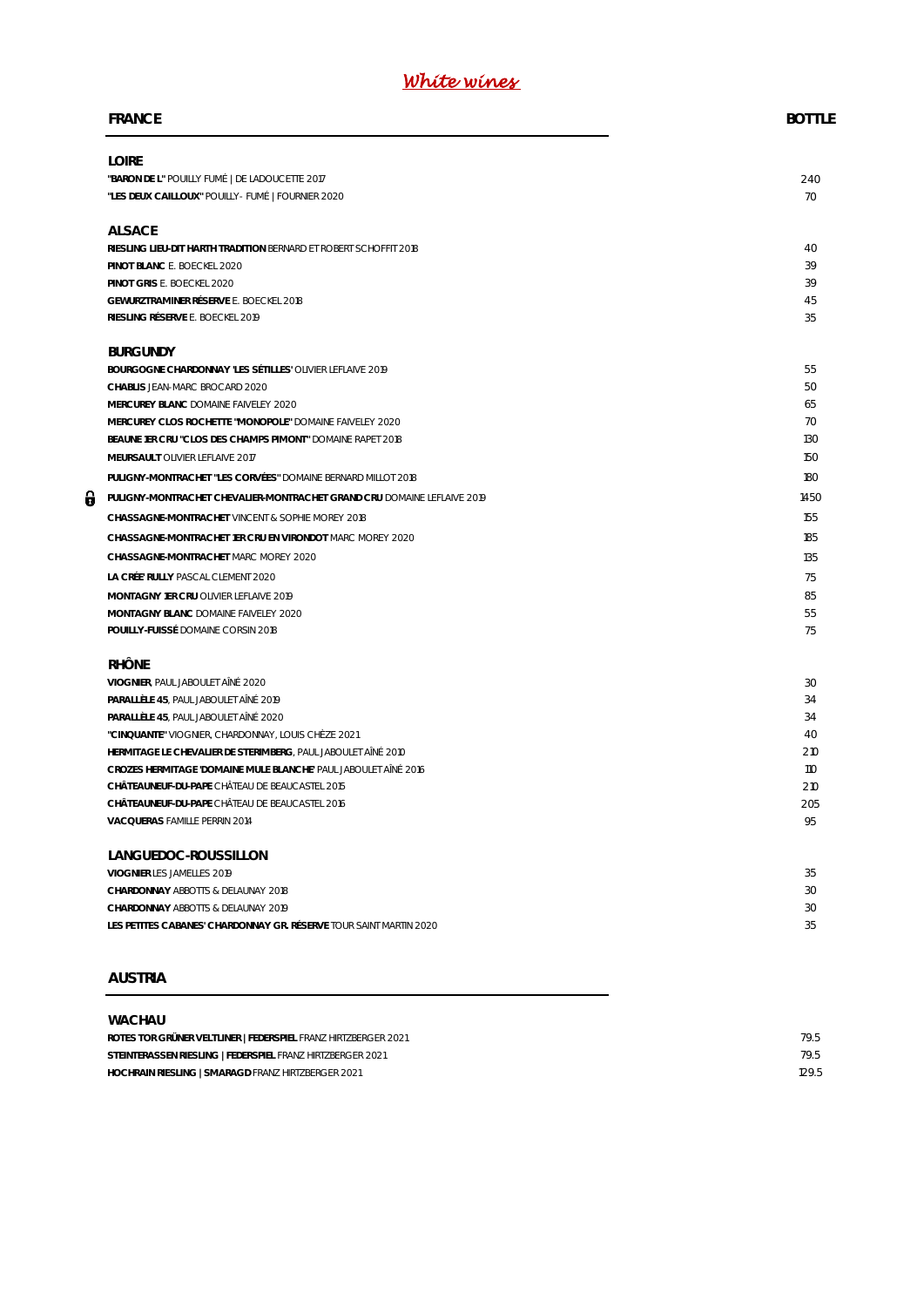| <b>MOSEL</b>                                                |     |
|-------------------------------------------------------------|-----|
| LITTLE BASTARD J.M. KLEIN   RIESLING   SAUVIGNON BLANC 2017 | 45  |
| SAAR' RIESLING VAN VOLXEM 2015                              | 59  |
| RHEINGAU                                                    |     |
| OESTRICH QUARZIT PETER JAKOB KÜHN   RIESLING 2017           | 55  |
| PFALZ                                                       |     |
| ERSTE LAGE 'PARADIESGARTEN' VON WINNING   RIESLING 2018     | 60  |
| VILA NIEDERBERGER VON WINNING   RIESLING 2021               | 35  |
| SAUVIGNON BLANC "II" VON WINNING 2021                       | 45  |
| UNGEHEURER "GG" VON WINNING   RIESLING 2020                 | 115 |
| <b>BADEN</b>                                                |     |
| LÖSSWAND GRAUER BURGUNDER KÖBELIN 2019                      | 50  |
| LÖSSWAND WEISSER BURGUNDER KÖBELIN 2019                     | 50  |

#### **THE NETHERLANDS**

#### **MAASVALLEY**

| RIESLING WIJNGOED THORN 2021 |  |
|------------------------------|--|
|                              |  |

#### **BELGIUM**

| MAASVALLEY                         |       |
|------------------------------------|-------|
| PINOT BLANC ALDENEYCK 2018         | 50    |
| PINOT BLANC ALDENEYCK 2020         | 55    |
| PINOT GRIS BARRIQUE ALDENEYCK 2019 | 72.50 |

#### **ITALY**

| <b>PIFMONTE</b>                                                                           |     |
|-------------------------------------------------------------------------------------------|-----|
| ROERO ARNEIS PRUNOTTO 2018                                                                | 49  |
| ABRUZZO                                                                                   |     |
| VELLADORO PECORINO TERRE DI CHIETI UMANI RONCHI 2020                                      | 40  |
| <b>UMBRIA</b>                                                                             |     |
| CAMPO GRANDE GRECHETTO   PROCANICO   TREBBIANO   ORVIETO   ANTINORI 2018                  | 30  |
| CAMPO GRANDE GRECHETTO   PROCANICO   TREBBIANO   ORVIETO   ANTINORI 2019                  | 30  |
| BRAMITO CHARDONNAY   ANTINORI   CASTELLO DELLA SALA 2021                                  | 60  |
| CERVARO CHARDONNAY   ANTINORI   CASTELLO DELLA SALA 2018                                  | 160 |
| CONTE DELLA VIPERA SAUVIGNON BLANC 2016                                                   | 70  |
| <b>TUSCANY</b>                                                                            |     |
| VERMENTINO GUADO AL TASSO   ANTINORI 2020                                                 | 55  |
| ALBIA BIANCO CHARDONNAY   MALVASIA   SAUVIGNON BLANC   TUSCANY IGT   BARONE RICASOLI 2020 | 40  |
| <b>VENETO</b>                                                                             |     |
| PASSO BLANCO BIO PINOT GRIGIO   MASI   TUPUNGATO 2019                                     | 40  |
| MASIANCO PINOT GRIGIO   VERDUZZO   MASI 2020                                              | 35  |
| PUGLIA                                                                                    |     |
| PIETRABIANCA CHARDONNAY (BIO)   TORMARESCA 2019                                           | 65  |
| PIETRABIANCA CHARDONNAY (BIO)   TORMARESCA 2015                                           | 80  |
| NOZZE D'ORO TENUTA REGALEALI   TASCA 2018                                                 | 45  |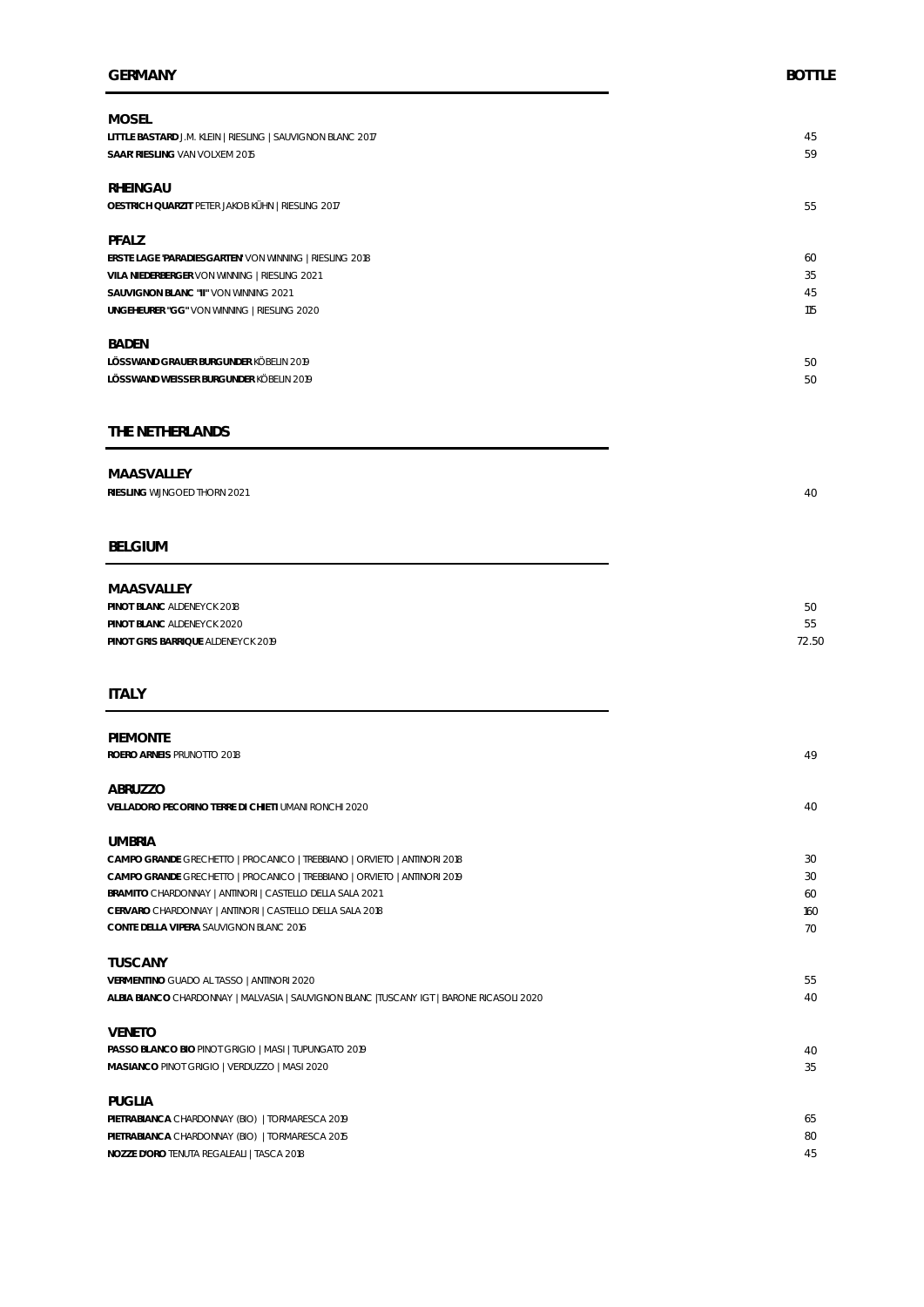**TOLNA TÜZKO** GRÜNER VELTLINER 2019 30

#### **SPAIN**

| RIAS BAIXAS                                        |    |
|----------------------------------------------------|----|
| TERRAS GAUDA ALBARIÑO 2020                         | 40 |
| TERRAS GAUDA ALBARIÑO 2021                         | 40 |
|                                                    |    |
| RUEDA                                              |    |
| JOSE PARIENTE VERDEJO "FERMENTADO EN BARRICA" 2020 | 55 |
|                                                    |    |
| <b>TERRA ALTA</b>                                  |    |
| BENUFET GARNATXA BLANCA   HERÈNCIA ALTÉS 2019      | 35 |
|                                                    |    |
|                                                    |    |

#### **PORTUGAL**

**DÃO DONA PAULETTE** ENCRUZADO | QUINTA DE LEMOS 2015 60

#### **SOUTH AFRICA**

| <b>FRANSCHHOEK</b>                    |    |
|---------------------------------------|----|
| BOSCHENBLANC BOSCHENDAL 2019          | 35 |
| BOSCHENBLANC BOSCHENDAL 2020          | 35 |
| CHENIN BLANC BOSCHENDAL 2019          | 35 |
| CHENIN BLANC BOSCHENDAL 2020          | 35 |
| JEAN GARDE CHARDONNAY BOSCHENDAL 2019 | 35 |
|                                       |    |
| <b>STELLENBOSCH</b>                   |    |
| VERGELEGEN SEMILLON RESERVE 2018      | 75 |
| VERGELEGEN SAUVIGNON BLANC 2019       | 48 |
|                                       |    |
| <b>WESTERN CAPE</b>                   |    |
| 1685 CHARDONNAY BOSCHENDAL 2020       | 45 |
| CHENIN BLANC CULEMBORG 2017           | 30 |
|                                       |    |
| <b>CONSTANTIA</b>                     |    |
| SAUVIGNON BLANC KLEIN CONSTANTIA 2014 | 45 |

#### **AUSTRALIA**

| MARGERET RIVER                       |    |
|--------------------------------------|----|
| FILIUS CHARDONNAY   VASSE FELIX 2019 | 65 |
|                                      |    |

#### **NEW ZEALAND**

**MARLBOROUGH WAIRAU RIVER** SAUVIGNON BLANC 2021 35

#### **UNITED STATES OF AMERICA**

**WASHINGTON STATE TWO VINES** COLOMBIA CREST 2018 35

**CARNEROS COLUMBIA CREST** CHARDONNAY 2019 50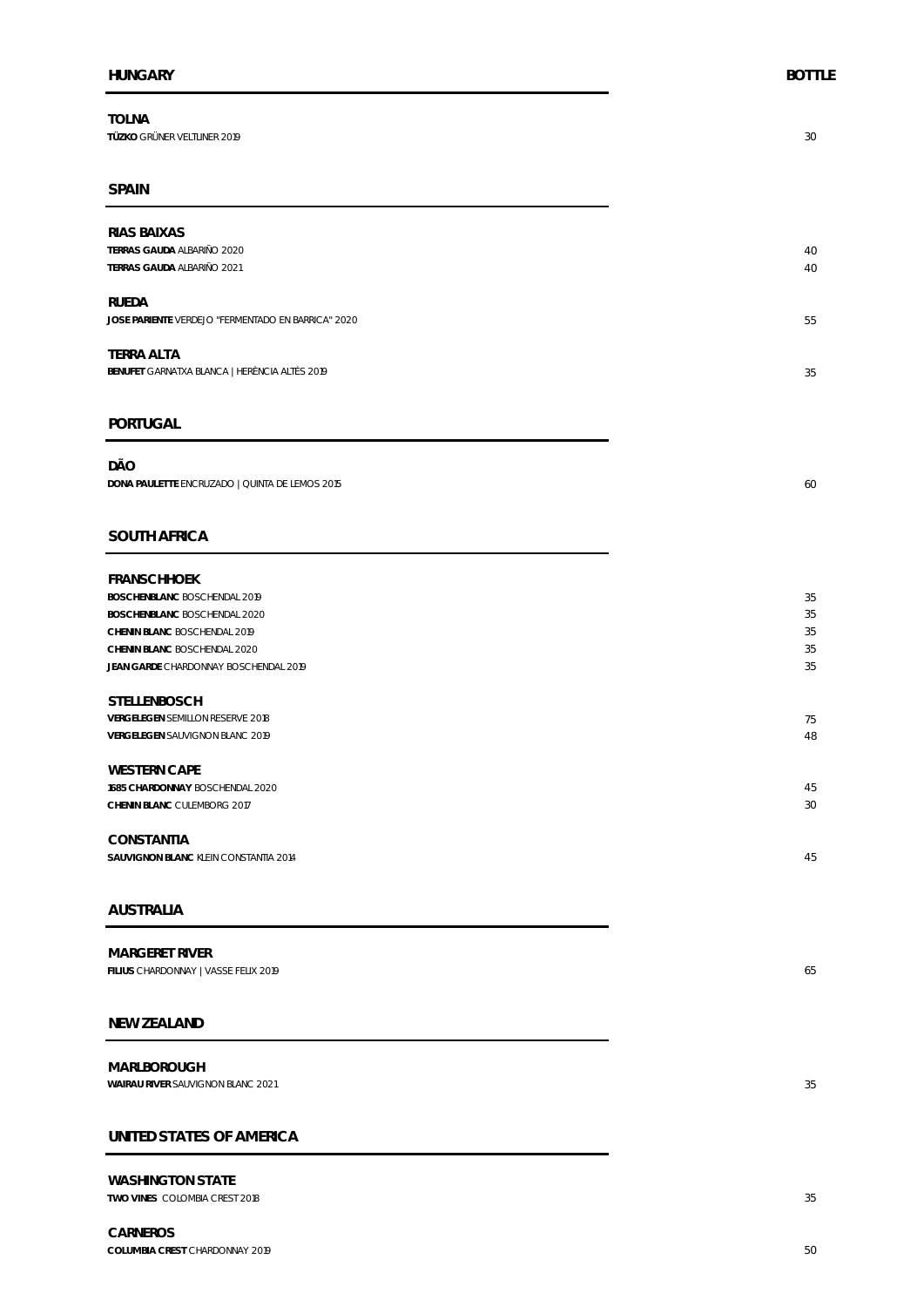| MENDOZA VALLEY                                                            |    |
|---------------------------------------------------------------------------|----|
| ALTURA GRÜNER VELTLINER   SAUVIGNON BLANC   SEMILLON   BODEGA NORTON 2019 | 55 |
| FINCA LA COLONIA COLLECION CHARDONNAY   BODEGA NORTON 2011                | 35 |
| FINCA LA COLONIA COLLECION GRÜNER VELTLINER   BODEGA NORTON 2018          | 40 |
| PATAGONIA                                                                 |    |
| RUGIENTES 45 CORTE DE BLANCAS 2017                                        | 50 |
|                                                                           |    |
| <b>CHILE</b>                                                              |    |
|                                                                           |    |
| LIMARÍ VALLEY                                                             |    |
| BARRANCO VIOGNIER TABALI 2018                                             | 50 |
| <b>CENTRAL VALLEY</b>                                                     |    |
| CHARDONNAY RESERVA SANTA ALVARA 2018                                      | 30 |
|                                                                           |    |
| MOLDOVIA                                                                  |    |
|                                                                           |    |
| CAHUL                                                                     |    |
| CLOS DE CORTEN BLANC DE CABERNET   RADACINI 2018                          | 30 |
|                                                                           |    |
| LEBANON                                                                   |    |
| <b>DEVAA VALLEV</b>                                                       |    |

**BEKAA VALLEY MUSAR JEUNE WHITE** CHATEAU MUSAR 2018 45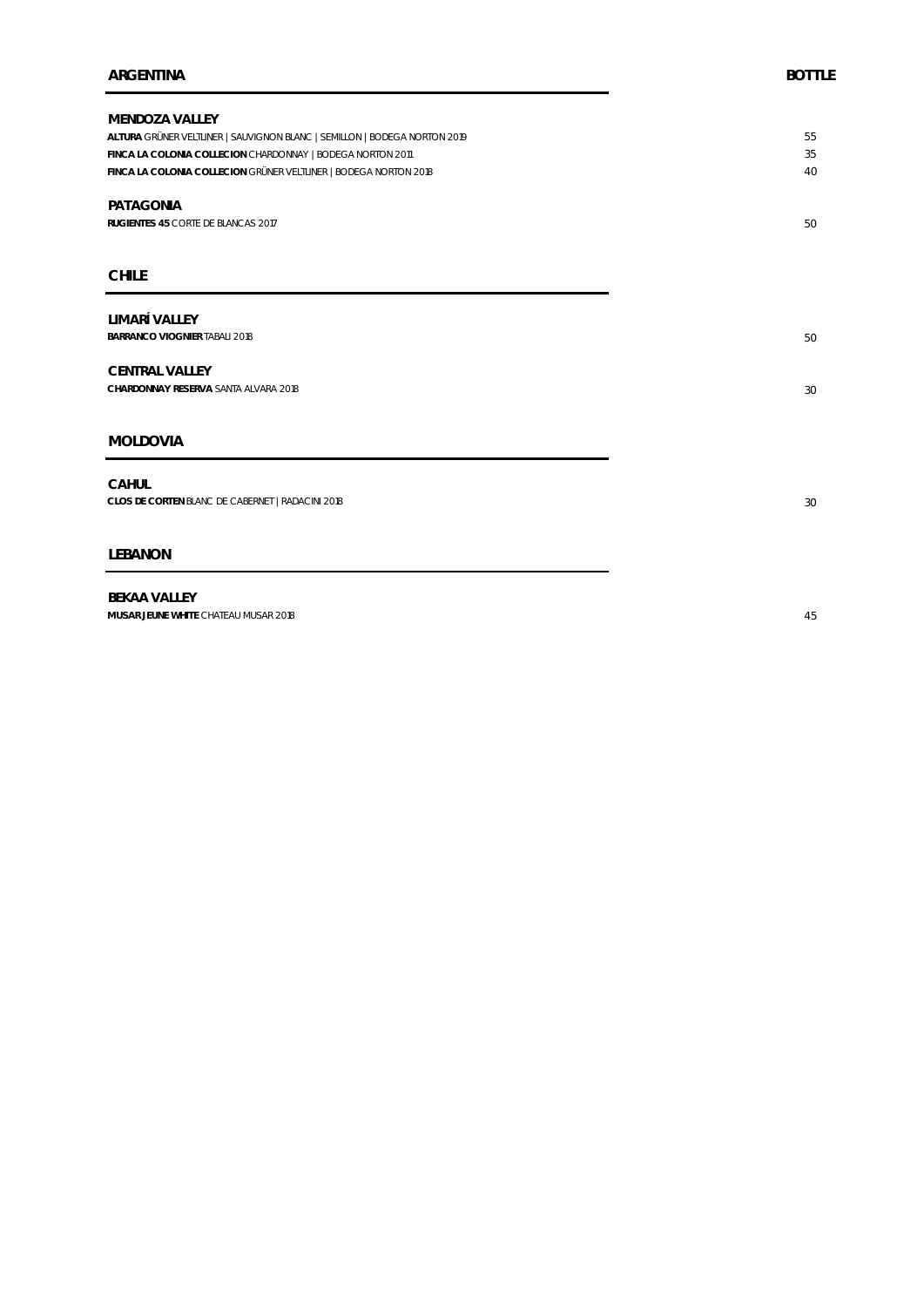#### **FRANCE BOTTLE**

| <b>BURGUNDY</b>                                                          |     |
|--------------------------------------------------------------------------|-----|
| BOURGOGNE PINOT NOIR "CUVÉE MARGOT" OLIVIER LEFLAIVE 2018                | 65  |
| HAUTES-CÔTES DES NUITS "LES DAMES DE VERGY" DOMAINE DOMINIQUE GUYON 2018 | 65  |
| NUITS-SAINT-GEORGES "LES FLEURIERES" DOMAINE JEAN-JACQUES CONFURON 2018  | 150 |
| CORTON GRAND CRU DOMAINE RAPET 2018                                      | 250 |
| POMMARD "TAVANNES" DOMAINE FERNAND & LAURENT PILLOT 2019                 | 110 |
| CHOREY-LES-BEAUNE "LES CHAMPS LONGS" DOMAINE DOMINIQUE GUYON 2019        | 79  |
| CÔTES DE BEAUNE VILLAGES OLIVIER LEFLAIVE 2013                           | 95  |
| BEAUNE 1ER CRU "CLOS DU ROI" DOMAINE RAPET 2018                          | 130 |
| VOLNAY 'CHAMPANS' DOMAINE COMTES LAFON 2006                              | 215 |
| VOLNAY 1ER CRU "CLOS DES CHÊNES" DOMAINE ANTONIN GUYON 2018              | 190 |
| SANTENAY OLIVIER LEFLAIVE 2018                                           | 120 |
| SANTENAY OLIVIER LEFLAIVE 2014                                           | 210 |
| <b>GIVRY REMOISSENET PERE &amp; FILS 2013</b>                            | 75  |
| AUXEY-DURESSES DOMAINE RAPET 2020                                        | 65  |
|                                                                          |     |
| <b>BEAUJOLAIS</b>                                                        |     |
| DOMAINE DES MAISON NEUVES BEAUJOLAIS VILLAGES 2016                       | 40  |
| DOMAINE DES MAISON NEUVES BEAUJOLAIS VILLAGES 2018                       | 40  |
| <b>RHÔNE</b>                                                             |     |
| PARALLÈLE 45 PAUL JABOULET AINÉ 2019                                     | 34  |
| VIN DES AMIS AUGUSTE CLAPE 2014                                          | 100 |
| COTES ROTIE COTE BLONDE DOMAINE DES PIERRELLES JABOULET 2011             | 290 |
| <b>CORNAS AUGUSTE CLAPE 2014</b>                                         | 245 |
| RENAISSANCE AUGUSTE CLAPE 2010                                           | 290 |
| RENAISSANCE AUGUSTE CLAPE 2012                                           | 180 |
| RENAISSANCE AUGUSTE CLAPE 2013                                           | 200 |
| RENAISSANCE AUGUSTE CLAPE 2014                                           | 175 |
| RENAISSANCE AUGUSTE CLAPE 2015                                           | 145 |
| CROZES-HERMITAGE "LES JALETS" PAUL JABOULET AINÉ 2017                    | 75  |
| GIGONDAS DOMAINE DU CLOS DES TOURELLES 2013                              | 160 |
| GIGONDAS PIERRE AGUILLE PAUL JABOULET AINÉ 2016                          | 95  |
| CHÂTEAUNEUF-DU-PAPE CHÂTEAU DE BEAUCASTEL 2013                           | 185 |
| CHÂTEAUNEUF-DU-PAPE CHÂTEAU DE BEAUCASTEL 2015                           | 185 |
| CHATEAUNEUF-DU-PAPE LES TERRE FERME PAUL JABOULET AÎNÉ 2010              | 140 |
| <b>BORDEAUX</b>                                                          |     |
| CHÂTEAU LA VERRIÈRE BORDEAUX SUPERIEUR 2019                              | 45  |
| DOMAINE DE CHEVALIER CRU CLASSE 2002                                     | 121 |
| CHÂTEAU LA GUERINIERE SAINT-ÉMILION 2018                                 | 50  |
| CHÂTEAU LA TOUR CARNET 1996                                              | 125 |
| CHĂTEAU CANTENAC BROWN GRAND CRU CLASSE 1996                             | 136 |
| SOUTH OF FRANCE                                                          |     |
| PINOT NOIR LES JAMELLES 2018                                             | 30  |
| PINOT NOIR MAISON DIDIER JOUBERT 2020                                    | 28  |
| LA CAPITELLE DE BARONARQUES ROTHSCHILD   LIMOUX 2015                     | 75  |
| DOMAINE DE BARONARQUES ROTHSCHILD   LIMOUX 2016                          | 140 |
| LOIRE                                                                    |     |
| LE TEMPS DE CERISES' CHINON   DOMAINE DE LA NOBLAIE 2017                 | 35  |
|                                                                          |     |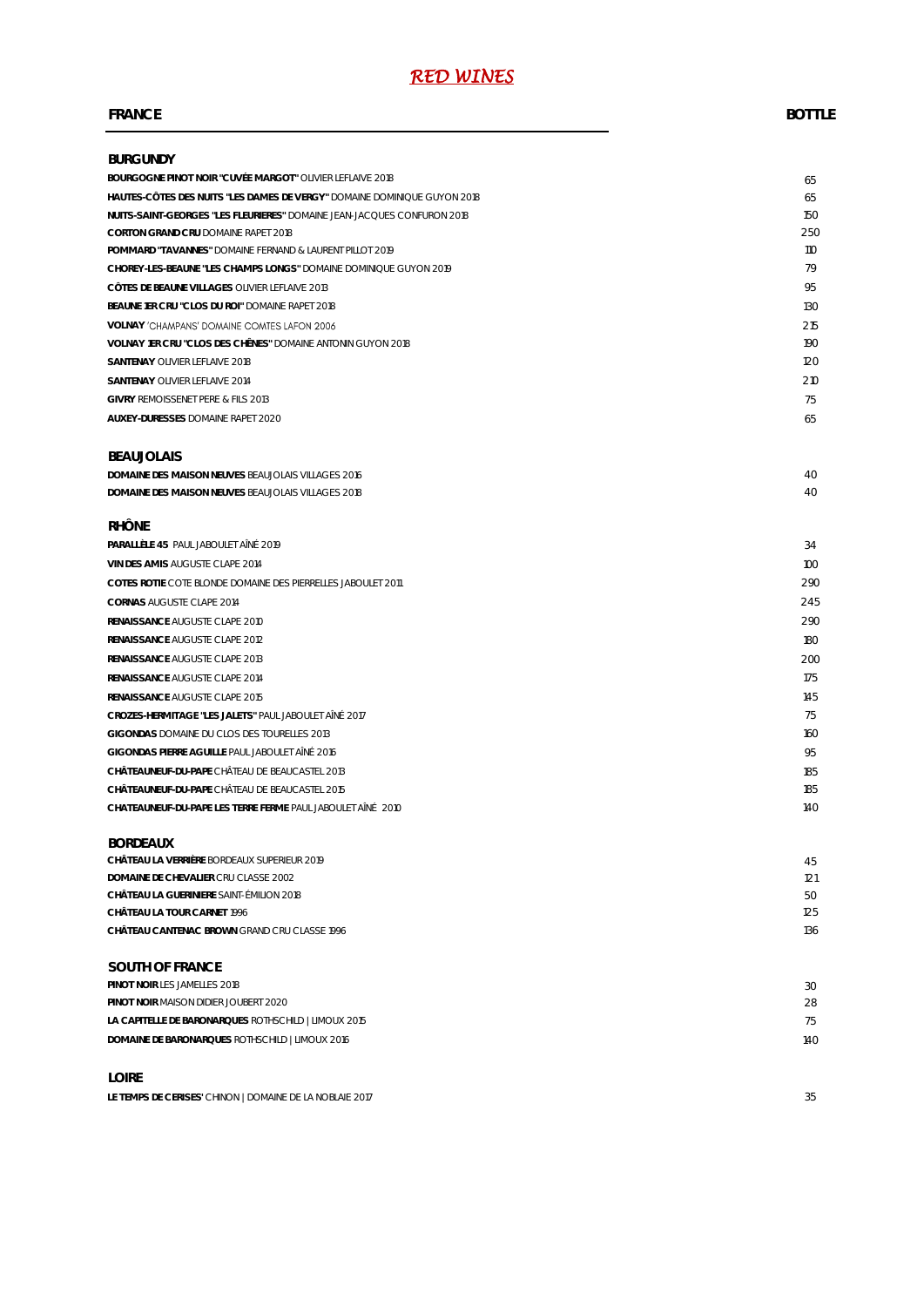| RHEINHESSEN<br>SPÄTBURGUNDER TROCKEN MARTINSHOF 2018                               | 45       |
|------------------------------------------------------------------------------------|----------|
| <b>BADEN</b><br>SPÄTBURGUNDER MARKGRÄFLERLAND MARTIN WASSMER 2018                  | 40       |
| <b>AUSTRIA</b>                                                                     |          |
| <b>BURGENLAND</b><br>ZWEIGELT ESTERHAZY 2017<br>BLAUFRANKISCH FEILER-ARTINGER 2019 | 40<br>35 |
| WEINVIERTEL<br>ST. LAURENT GRUBER RÖSCHITZ 2015                                    | 85       |
| <b>SPAIN</b>                                                                       |          |
| SOMONTANO<br>GARNACHA LA MIRANDA SECASTILLA 2018                                   | 40       |
| GARNACHA "OLD VINES" LA MIRANDA SECASTILLA 2017                                    | 75       |
| <b>RIOJA</b>                                                                       |          |
| CRIANZA BERONIA 2018<br>RESERVA BERONIA 2017                                       | 35<br>55 |
| RIBERA DEL DUERO                                                                   |          |
| PSI DOMINIO DE PINGUS 2016                                                         | 80       |
| PSI DOMINIO DE PINGUS 2017                                                         | 75       |
| PSI DOMINIO DE PINGUS 2018                                                         | 80       |
| PSI DOMINIO DE PINGUS 2019                                                         | 85       |

#### **ITALY**

#### **VENETO**

| CAPITEL NICALO ROSSO DELLE VENEZIE   TEDESCHI 2018             | 45  |
|----------------------------------------------------------------|-----|
| CAPITEL NICALO ROSSO DELLE VENEZIE   TEDESCHI 2019             | 45  |
| AMARONE DELLA VALPOLICELLA "COL DE LA BASTIA" FATTORI 2018     | 60  |
| AMARONE DELLA VALPOLICELLA "RISERVA" FATTORI 2016              | 150 |
| MODELLO CORVINA MASI 2018                                      | 35  |
|                                                                |     |
| TUSCANY                                                        |     |
| FATTORIA LE MAESTELLE ANTINORI   SANTA CRISTINA 2019           | 45  |
| "EVA" LE CROCINE   BOLGHERI 2019                               | 145 |
| PIAN DELLE VIGNE ROSSO DI MONTALCINO   DOC ANTINORI 2019       | 100 |
| PIAN DELLE VIGNE BRUNELLO DI MONTALCINO   DOC ANTINORI 2016    | 175 |
| PIAN DELLE VIGNE BRUNELLO DI MONTALCINO   DOC ANTINORI 2011    | 175 |
| TIGNANELLO IGT ANTINORI 2014                                   | 240 |
| TIGNANELLO IGT ANTINORI 2015                                   | 255 |
| CONT' UGO TENUTA GUADO AL TASSO   BOLGHERI   DOC ANTINORI 2012 | 120 |
|                                                                |     |

#### **PUGLIA**

 $\frac{1}{6}$ 

**BOCCA DI LUPO AGLIANCO TORMARESCA 2010** 180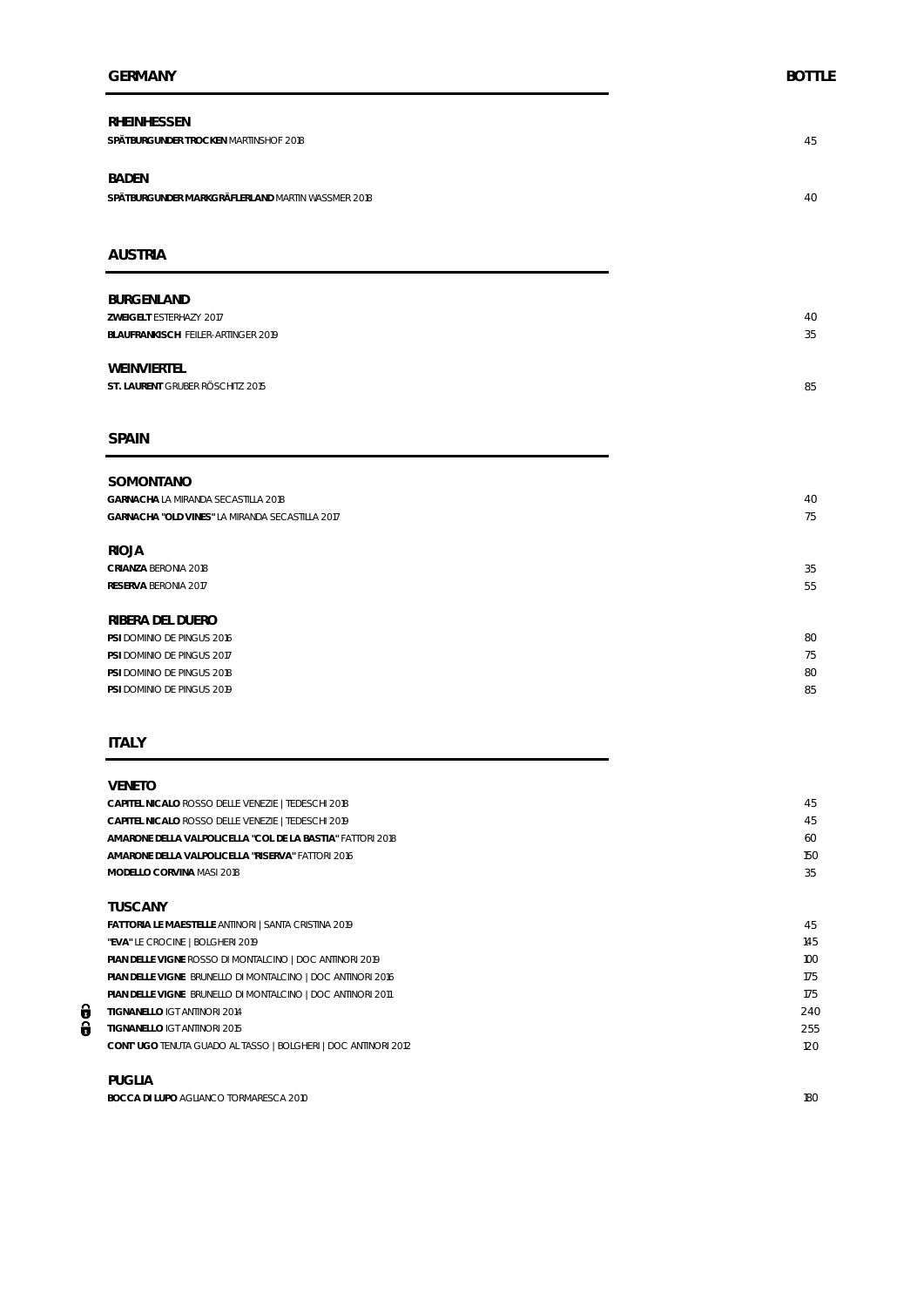#### **PORTUGAL BOTTLE**

**DOURO QUINTA DO VESUVIO** TOURIGA NACIONAL | TOURIGA FRANCA2019 125

#### **SOUTH AFRICA**

| <b>FRANSCHHOEK</b>                              |    |
|-------------------------------------------------|----|
| LANOY CABERNET SAUVIGNON MERLOT BOSCHENDAL 2018 | 35 |
| LARONE SHIRAZ MOURVÈDRE BOSCHENDAL 2018         | 35 |
|                                                 |    |
| <b>STELLENBOSCH</b>                             |    |
| LIBERTÉ "PINOTAGE" B VINTNERS 2017              | 65 |
| JASPER RED BLEND RAATS 2017                     | 45 |
| WAI KFR BAY                                     |    |
| SYRAH   GRENACHE CREATION 2017                  | 50 |
|                                                 |    |

#### **UNITED STATES OF AMERICA**

| CALIFORNIA                                        |    |
|---------------------------------------------------|----|
| DIAMOND COLLECTION ZINFANDEL FRANCIS COPPOLA 2018 | 45 |
| STONEBARN MERLOT DELICATO FAMILY VINEYARDS 2016   | 40 |
|                                                   |    |
| COLOMBIA VALLEY                                   |    |

**COLOMBIA VALLEY COLOMBIA CREST** CABERNET SAUVIGNON 2017 45

#### **ARGENTINA**

| MENDOZA VALLEY                                 |    |
|------------------------------------------------|----|
| MALBEC RESERVA BODEGA NORTON 2019              | 45 |
| CABERNET SAUVIGNON RESERVA BODEGA NORTON 2018  | 45 |
| FINCA LA COLONIA PINOT NOIR BODEGA NORTON 2019 | 35 |
| PRIVADA MALBEC   BODEGA NORTON 2017            | 70 |
|                                                |    |

#### **CHILE**

# **CENTRAL VALLEY CUVÉE ALEXANDRE CARMENÈRE** LAPOSTOLLE 2019 70 **CARMENÈRE RESERVA** SANTA ALVARA 2015 35 **RAPEL VALLEY**

**MERLOT LAPOSTOLLE 2018** 50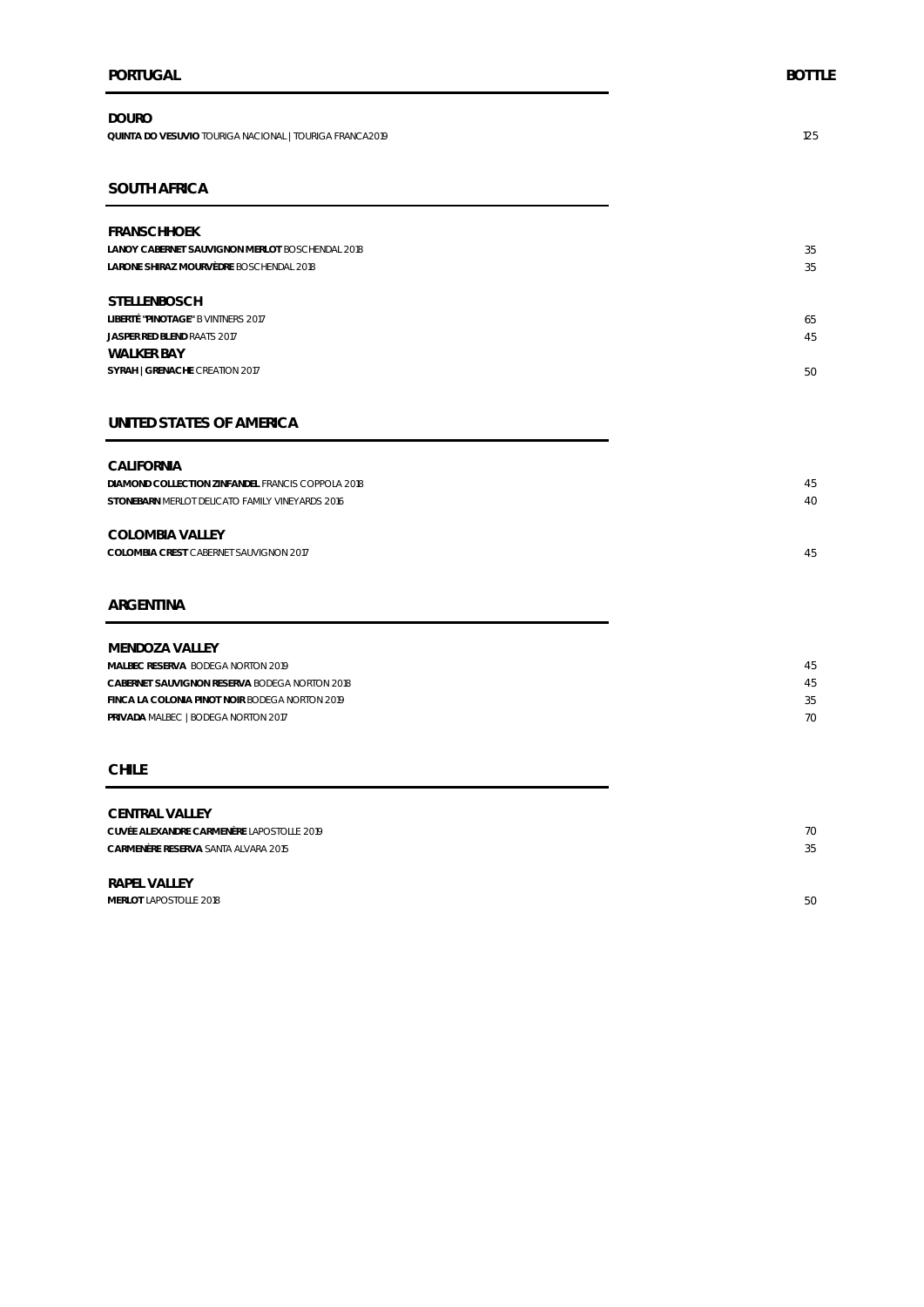# *PORT WINES*

| <b>KOPKE</b>                                                                                                                          | <b>GLASS</b>             | 1/2 BOTTLE | <b>BOTTLE</b>                    |
|---------------------------------------------------------------------------------------------------------------------------------------|--------------------------|------------|----------------------------------|
| FINE RUBY S.A.<br>WHITE S.A.<br>L.B.V. 2016<br>TAWNY 10 YEARS S.A.<br>VINTAGE 2000<br>VINTAGE 2005<br>VINTAGE 2010<br>QUINTA DO NOVAL | 5,5<br>5,5<br>6,5<br>7,5 | 38         | 30<br>30<br>45<br>50<br>99<br>95 |
| TAWNY RESERVE S.A.<br>COLHEITA 2005                                                                                                   | 6<br>20                  |            | 50<br>150                        |
| QUINTA DO TEDO                                                                                                                        |                          |            |                                  |
| VINTAGE 2000                                                                                                                          |                          |            | 150                              |
| <b>MADEIRA WINES</b>                                                                                                                  |                          |            |                                  |
| <b>MALVASIA</b>                                                                                                                       |                          |            | <b>BOTTLE</b>                    |
| PEREIRA D' OLIVEIRA COLHEITA 1996                                                                                                     |                          |            | 255                              |
| <b>BOAL</b>                                                                                                                           |                          |            |                                  |
| PEREIRA D' OLIVEIRA 1968                                                                                                              |                          |            | 450                              |
| VERDELHO                                                                                                                              |                          |            |                                  |
| PEREIRA D' OLIVEIRA COLHEITA 1999<br>PEREIRA D' OLIVEIRA COLHEITA 2000                                                                |                          |            | 248<br>240                       |

 $\theta$ 

 $\hat{\pmb{\theta}}$ 

 $\theta$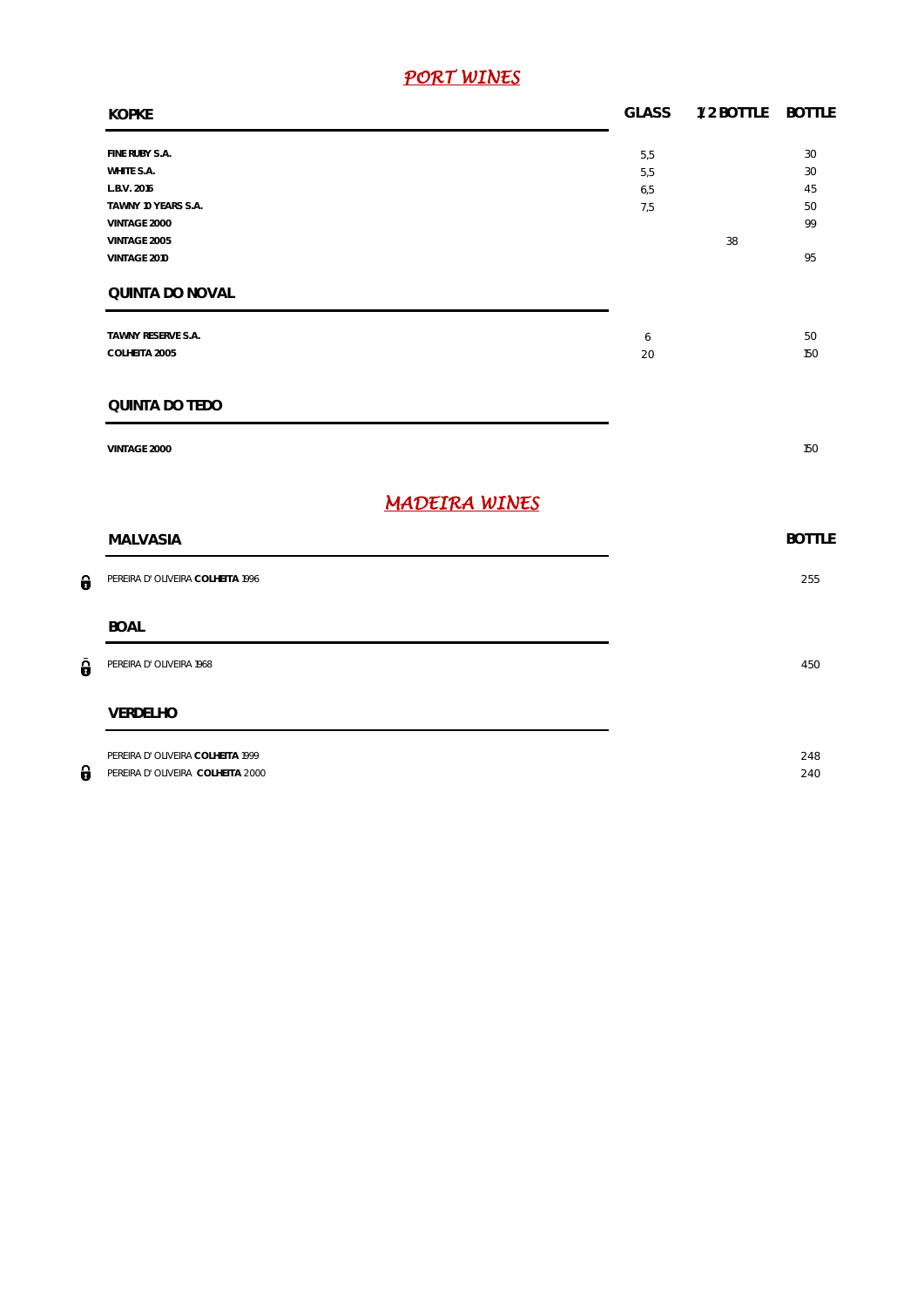# *SWEET WINES*

| <b>SPAIN</b>                                                                                                                                                                                                       | <b>GLASS</b> | <b>BOTTLE</b>                         |
|--------------------------------------------------------------------------------------------------------------------------------------------------------------------------------------------------------------------|--------------|---------------------------------------|
| NECTAR PEDRO XIMENEZ JEREZ   SPAIN (0,75)<br>AUREO DULCE SOLERA D.O. 1954 DE MULLER   TARRAGONA   SPAIN                                                                                                            | 8<br>8.5     | 40<br>60                              |
| PORTUGAL                                                                                                                                                                                                           |              |                                       |
| MOSCATEL DOURO 'PORTAL' QUINTA DO PORTAL (0,75)                                                                                                                                                                    | 8.5          | 45                                    |
| <b>ITALY</b>                                                                                                                                                                                                       |              |                                       |
| VINO SANTO 2008 ANTINORI   ITALY (0.75)<br>MUFFATO DELLA SALA CASTELLO DELLA SALA   UMBRIA   ITALY                                                                                                                 |              | 55<br>150                             |
| <b>FRANCE</b>                                                                                                                                                                                                      |              |                                       |
| BANYULS 1998 BERTRAND   FRANCE (0.75)<br>CHATEAU LAFFITTE TESTON 2011 PACHERENC DU VICBILH   FRANCE (0.75)<br>CHATEAU D'YQUEM 2015 (0,375)<br>CHATEAU D'YQUEM 2015<br>CHATEAU D'YQUEM 2003<br>CHATEAU D'YQUEM 2008 |              | 95<br>125<br>405<br>810<br>500<br>550 |
| SOUTH-AFRICA                                                                                                                                                                                                       |              |                                       |
| 1769 BUITENVERWACHTING MUSCAT CONSTANTIA   SOUTH-AFRICA (0,50)<br>DIEMERSDAL SAUVIGNON BLANC DURBANVILLE   SOUTH-AFRICA (0,375)<br>VIN DE CONSTANCE 2009 KLEIN CONSTANTIA   SOUTH AFRICA                           | 8,5<br>8,5   | 40<br>40<br>240                       |
| ARGENTINA                                                                                                                                                                                                          |              |                                       |
| COSECHA TARDIA MENDOZA   ARGENTINA (0,50)<br>BEERENAUSLESE BURGENLAND   AUSTRIA (0,50)                                                                                                                             | 6<br>8,5     | 30<br>42.50                           |

00000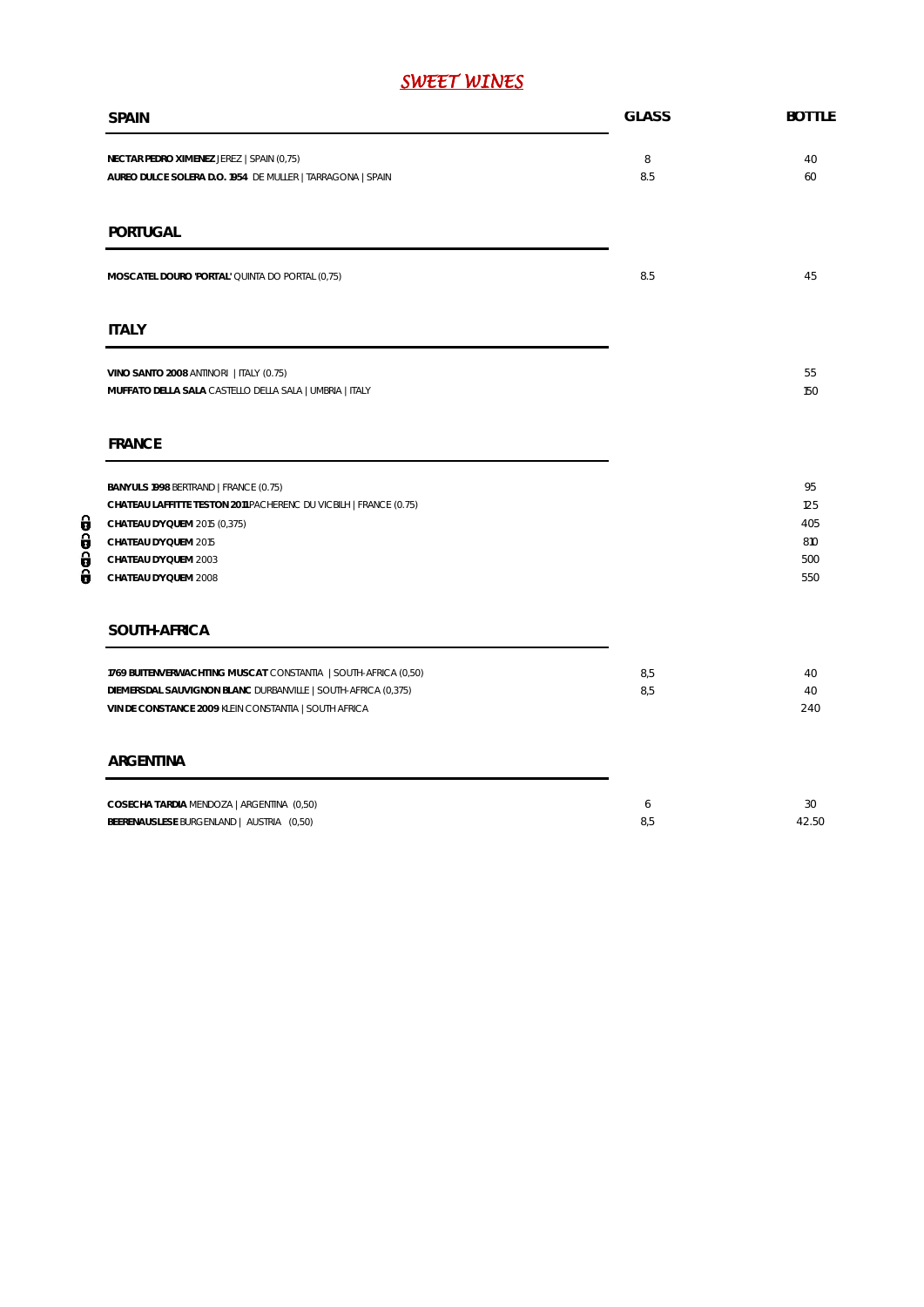# *SAVARIN'S CELLAR TREASURES*

#### **FRANCE | BORDEAUX BOTTLE**

| θ<br>θ   | PESSAC LEOGNAN<br>CHÂTEAU HAUT BRION 1E CRU CLASSE 1998<br>CHÂTEAU HAUT BRION 1E CRU CLASSE 2015 | 1100<br>1400 |
|----------|--------------------------------------------------------------------------------------------------|--------------|
| θ        | SAINT-ESTEPHE<br>CHÂTEAU COS D'ESTOURNEL GRAND CRU CLASSE 2009                                   | 750          |
|          | SAINT-ÉMILION<br>CHÂTEAU PAVIE GRAND CRU CLASSE 1996                                             | 435          |
| 0        | <b>MARGAUX</b><br>CHÂTEAU MARGAUX 1E GRAND CRU CLASSE 1999                                       | 1100         |
|          | PAUILLAC                                                                                         |              |
| θ        | CARUADES DE LAFITE 2010 DOMAINES BARONS DE ROTHSCHILD                                            | 700          |
| 0        | CARUADES DE LAFITE 2011 DOMAINES BARONS DE ROTHSCHILD                                            | 675          |
| θ        | CHÂTEAU LAFITE ROTHSCHILD 1E GRAND CRU CLASSE 1998                                               | 1800         |
| 0        | CHÂTEAU LAFITE ROTHSCHILD 1E GRAND CRU CLASSE 2006                                               | 1700         |
| θ        | CHÂTEAU LAFITE ROTHSCHILD 1E GRAND CRU CLASSE 2010                                               | 2400         |
| θ        | CHÂTEAU LAFITE ROTHSCHILD 1E GRAND CRU CLASSE 2011                                               | 1400         |
| 0        | CHÂTEAU LAFITE ROTHSCHILD 1E GRAND CRU CLASSE 2012                                               | 1350         |
|          | CHÂTEAU LAFITE ROTHSCHILD 1E GRAND CRU CLASSE 2015                                               | 1520         |
|          | CHÂTEAU MOUTON ROTHSCHILD 1E GRAND CRU CLASSE 1968                                               | 1600         |
| a<br>Sa  | CHÂTEAU MOUTON ROTHSCHILD 1E GRAND CRU CLASSE 1984                                               | 900          |
| 0        | CHÂTEAU MOUTON ROTHSCHILD 1E GRAND CRU CLASSE 1990                                               | 1000         |
| θ        | CHÂTEAU MOUTON ROTHSCHILD 1E GRAND CRU CLASSE 1994                                               | 1000         |
|          | CHÂTEAU MOUTON ROTHSCHILD 1E GRAND CRU CLASSE 1998                                               | 1100         |
| e<br>Sep | CHÂTEAU MOUTON ROTHSCHILD 1E GRAND CRU CLASSE 1999                                               | 1050         |
|          | CHÂTEAU MOUTON ROTHSCHILD 1E GRAND CRU CLASSE 2000                                               | 5000         |
| θ        | CHÂTEAU MOUTON ROTHSCHILD 1E GRAND CRU CLASSE 2001                                               | 1100         |
| 0        | CHÂTEAU MOUTON ROTHSCHILD 1E GRAND CRU CLASSE 2007                                               | 1050         |
|          | CHÂTEAU MOUTON ROTHSCHILD 1E GRAND CRU CLASSE 2015                                               | 1300         |
| ě<br>0   | CHÂTEAU PONTET-CANET GRAND CRU CLASSE 2010                                                       | 480          |
|          | <b>POMEROL</b>                                                                                   |              |
| θ        | PETRUS POMEROL GRAND VIN 2000                                                                    | 11000        |

# **FRANCE | BURGUNDY**

| θ | ECHEZEAUX DOMAINE DE LA ROMANÉE-CONTI 2013                 | 3500  |
|---|------------------------------------------------------------|-------|
| 8 | GRAND ECHEZEAUX DOMAINE DE LA ROMANÉE-CONTI 2015           | 4560  |
| 6 | ROMANÉE ST. VIVANT DOMAINE DE LA ROMANÉE-CONTI 2013        | 3599  |
| 8 | ROMANÉE ST. VIVANT DOMAINE DE LA ROMANÉE-CONTI 2016        | 3995  |
| 8 | ROMANÉE ST. VIVANT DOMAINE DE LA ROMANÉE-CONTI 2017        | 4150  |
| 8 | RICHEBOURG DOMAINE DE LA ROMANÉE-CONTI 2015                | 5000  |
| 8 | LA TACHE DOMAINE DE LA ROMANÉE-CONTI 2015                  | 7075  |
| А | ROMANÉE CONTI DOMAINE DE LA ROMANÉE-CONTI 2017             | 19500 |
| ø | MAZISICHAMBERTIN "GRAND CRU" DOMAINE HARMAND-GEOFFROY 2012 | 450   |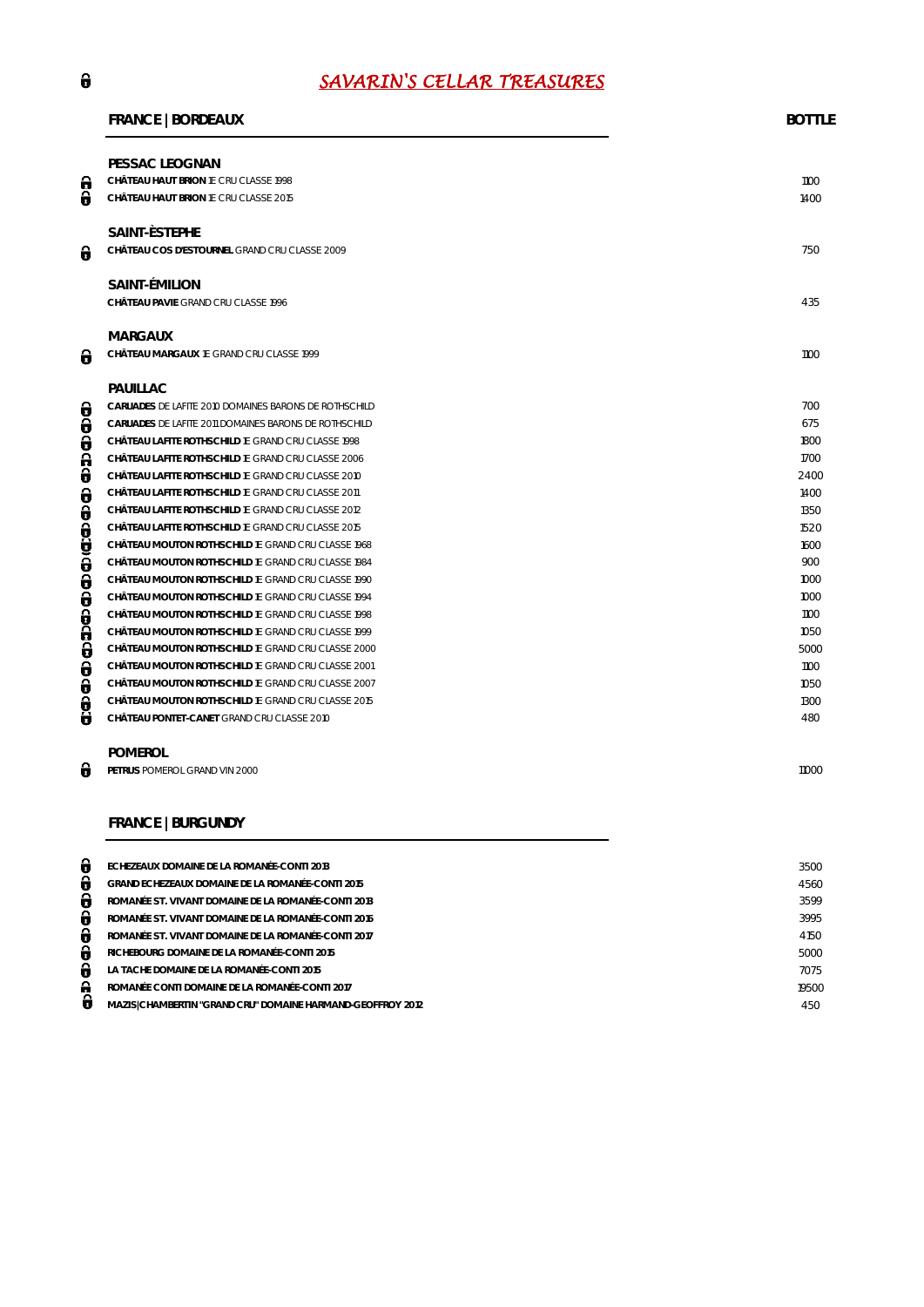## **FRANCE | RHÔNE BOTTLE**

| 0 | HERMITAGE LA CHAPELLE PAUL JABOULET 2010                     | 500 |
|---|--------------------------------------------------------------|-----|
| θ | HERMITAGE LA CHAPELLE PAUL JABOULET 2011                     | 390 |
|   | CHÂTEAUNEUF-DU-PAPE HOMMAGE CHÂTEAU DE BEAUCASTEL 2013       | 650 |
| θ | CORNAS AUGUSTE CLAPE 2000                                    | 460 |
| θ | CORNAS AUGUSTE CLAPE 2012                                    | 420 |
| θ | CORNAS AUGUSTE CLAPE 2013                                    | 320 |
| θ | <b>CORNAS AUGUSTE CLAPE 2015</b>                             | 600 |
| 0 | CORNAS AUGUSTE CLAPE 2016                                    | 450 |
| θ | <b>CORNAS AUGUSTE CLAPE 2017</b>                             | 330 |
| 0 | CORNAS AUGUSTE CLAPE 2018                                    | 330 |
| θ | COTES ROTIE COTE BLONDE DOMAINE DES PIERRELLES JABOULET 2010 | 230 |
|   |                                                              |     |

### **SPAIN**

| θ | <b>PINGUS 2018</b>         | 2300 |
|---|----------------------------|------|
| 0 | <b>PINGUS 2019</b>         | 2300 |
| θ | <b>FLOR DE PINGUS</b>      | 250  |
| θ | VEGA SICILIA UNICO 2007    | 870  |
| θ | VEGA SICILIA UNICO 2008    | 922  |
|   | VALBUENA VEGA SICILIA 2011 | 430  |
|   |                            |      |

# **ITALY**

ආආආ ආ ආ ආ ආ ආ ආ ආ ආ

| GUADO AL TASSO MATAROCCHIO ANTINORI   BOLGHERI 2007 | 830 |
|-----------------------------------------------------|-----|
| GUADO AL TASSO DOC ANTINORI   BOLGHERI 2000         | 350 |
| GUADO AL TASSO DOC ANTINORI   BOLGHERI 2001         | 430 |
| GUADO AL TASSO DOC ANTINORI   BOLGHERI 2009         | 310 |
|                                                     |     |
| TIGNANELLO IGT ANTINORI 2013                        | 360 |
| TIGNANELLO IGT ANTINORI 2016                        | 370 |
| TIGNANELLO IGT ANTINORI 2017                        | 330 |
| SOLAIA IGT ANTINORI 2000                            | 570 |
| SOLAIA IGT ANTINORI 2009                            | 580 |
| SOLAIA IGT ANTINORI 2010                            | 620 |
| SOLAIA IGT ANTINORI 2012                            | 570 |
| SOLAIA IGT ANTINORI 2014                            | 550 |
| SOLAIA IGT ANTINORI 2015                            | 780 |
|                                                     |     |

### **CHILE**

| 0      | CLOS APALTA LAPOSTOLLE 2014     | 350 |
|--------|---------------------------------|-----|
|        | CLOS APALTA LAPOSTOLLE 2015     | 370 |
| θ      | VINA SENA CRU CLASSE 2015       | 320 |
| ≏<br>п | VINEDO CHADWICK CRU CLASSE 2014 | 620 |
| п      | ALMAVIVA CRU CLASSE 2015        | 410 |